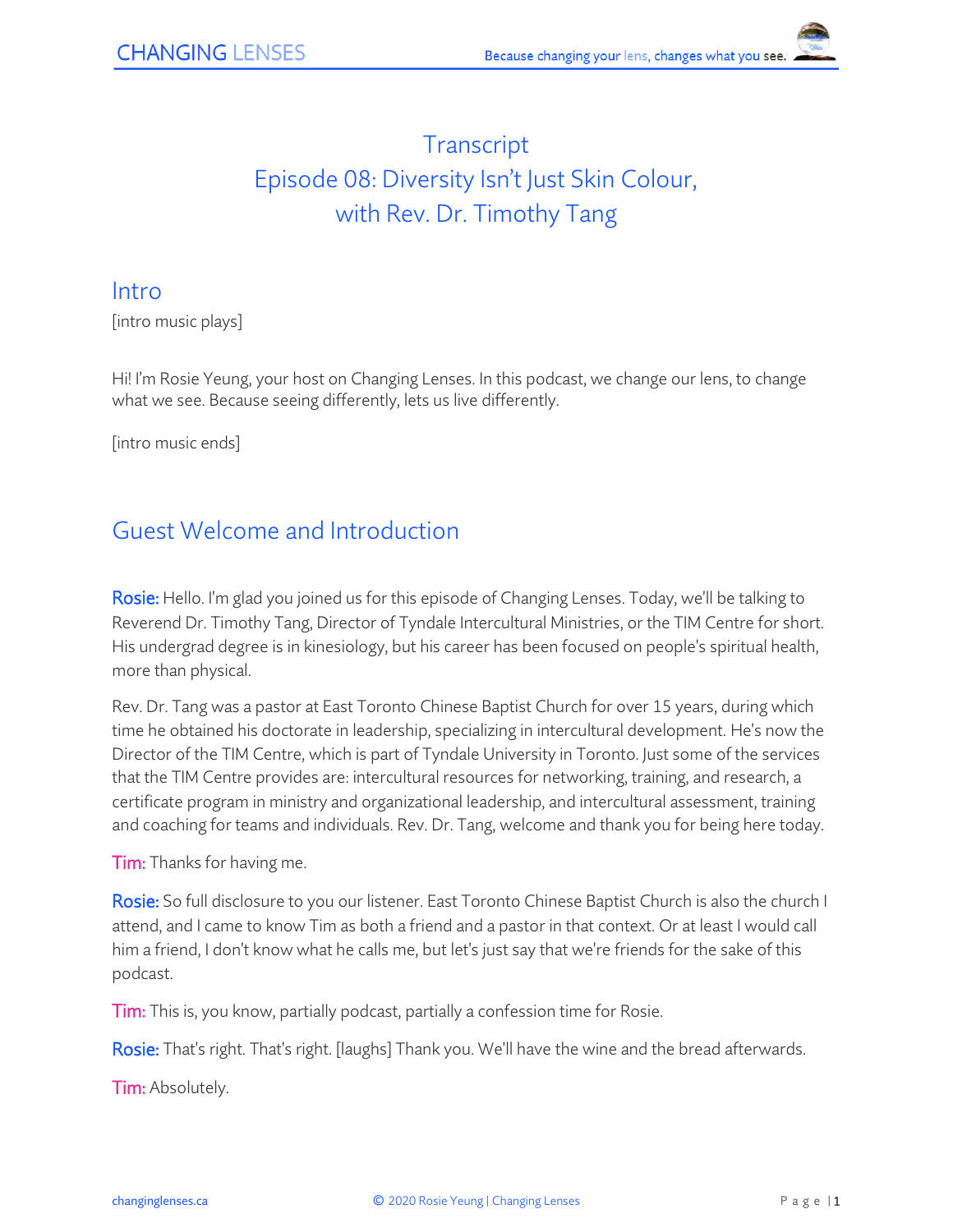Rosie: So for the sake of this podcast, I'm just going to drop the Rev. Dr. and call him Tim. No offense intended. I still respect him and he's still my friend.

### Intercultural-whatchamacallit?

So today, Tim will be talking to us about intercultural differences and increasing our intercultural intelligence or awareness, or actually that's one of the things I'm going to ask him because I'm not really sure what to call it, but he's going to be helping us be more intercultural.

But before we get there, there is something that I want to share with you, our listener and our guests on every episode. Some of what we discuss might be sensitive or challenging for us to say, or for you to hear. But I really want us to have an open and genuine conversation. One goal of Changing Lenses is to be a safe and brave space for these conversations, and for us to be our real selves. So I welcome you, our listener; and you, Tim; into this safe space. And I invite you to call me out if I say anything inappropriate or use the wrong terms.

Okay. So. Tim, what is the right term actually, then, for me to call, like, I've heard people refer to cultural competency, intercultural training. I also want to get to what culture even means, but how would you describe it?

**Tim:** It being culture or it being like intercultural competence.

Rosie: What are we talking about today?

Tim: Yeah what are we talking about? Well I mean, so all of that. Sorry I'm thinking through everything that you just said, introduction wise. Great to be here. Thank you for inviting me on.

Yeah. I mean the whole field of intercultural competency is young enough as a field that it's still slightly a moving target. So I find that in some fields, they like the name, cultural intelligence. You know, those are the same kind of groups that liked using IQ tests and then move to EQ tests, emotional intelligence.

So it just made sense, intelligence quotient, emotional quotient, cultural quotient, and whatever. There's a whole bunch of other Qs that are being used these days. What I don't like about it is that it sounds like it's just intelligence. It's just like something you know, right, and how smart you are around culture.

So I don't tend to like using that term. I know in other fields they like using global competencies or something like that, or just cultural sensitivity. But we've kind of landed on intercultural competency as a term that we mostly use. But we're okay with the other terms. I'm not offended if other people use other terms, as long as people know that we're somewhat talking about the same thing.

#### Cultural differences re: titles

So, let me draw the parallel to, I mean, you kind of asked it but you kind of didn't, mixed in question there about what is culture, right? I mean, just early on, like for you introducing me and saying, I hope nobody's offended or that I'm not offended by not calling me my full title and name, right? But that in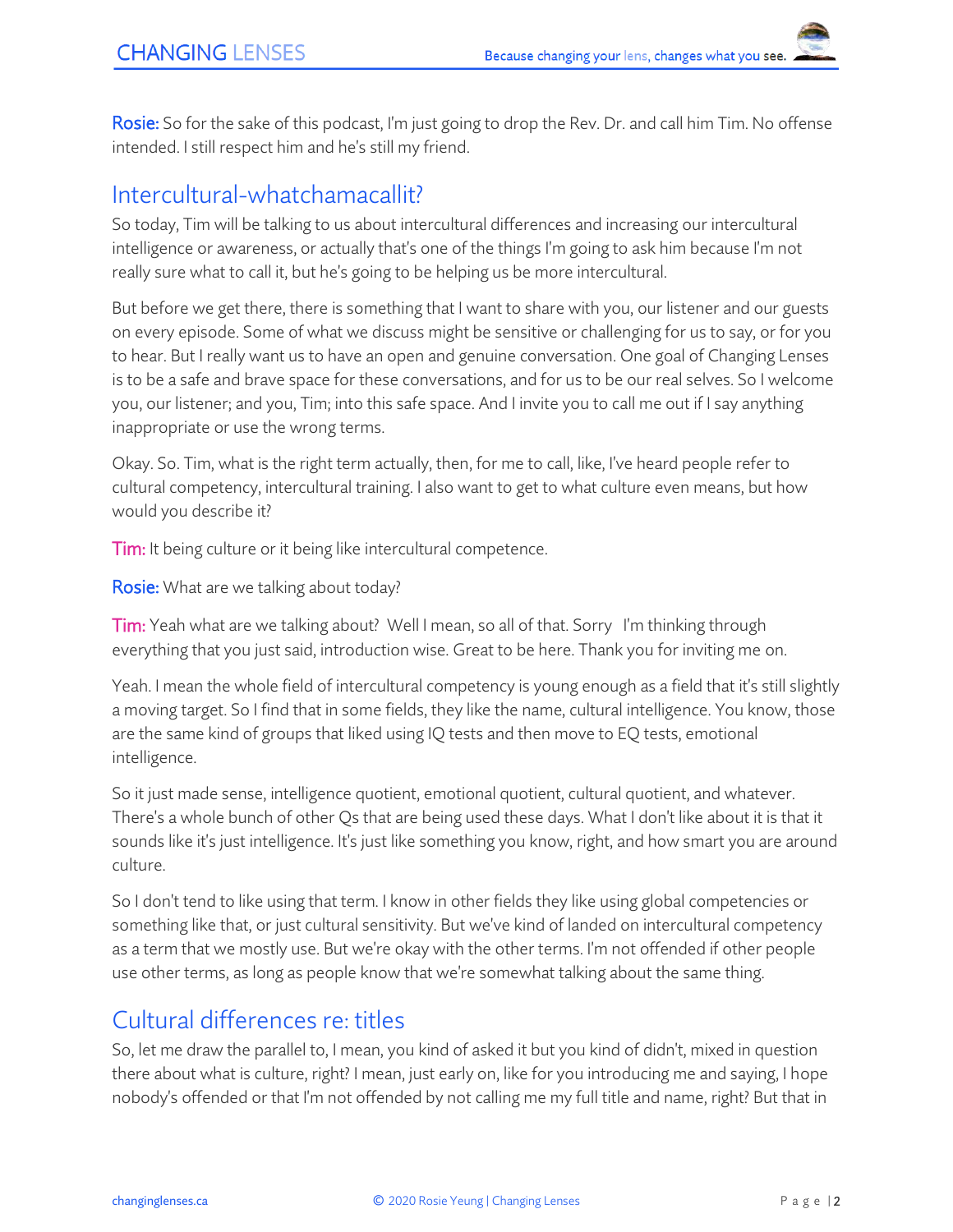itself on many levels lends itself to what culture we are. I mean, in the years that we were in a faith community together and still are, and I was in an official role. Even in that I think because of our generational culture, I was never stuck on, "Oh, why aren't people calling me Reverend", you know? Because for our generational culture, titles are less important for you and I. Whereas, some of the older cultures, they would be offended, and they are offended, when I ask them not to call me Reverend Tim or Pastor Tim kind of thing. So it's a very cultural thing that, that makes sense to them.

And even my role now as Dr. Timothy Tang, I mean, am I Dr. Tim? Or am I Dr. Tang? And I find that much more of an ethno-cultural dimension. So if I'm in communities that are collectivistic and where last names and family matter, they will call me Dr. Tang. Whereas I find much more individualistic cultures and communities, which I'm okay with. I'm okay with either one. They'll tend to call me Dr. Tim and only stick to that. No matter how much I say to them, "Hey, just call me Tim." They'll keep coming back and say, "Oh, Dr. Tim, Dr. Tim, Dr. Tim."

Rosie: So interesting. And this is all in Canada, I'm assuming. Like these different ethno-cultures -

**Tim:** Absolutely.

Rosie: We're all in the same country, but to me, it doesn't even make sense to call you Dr. Tim. If I'm going to call you Tim at all, I'm just calling you Tim. If I'm going to use the word doctor, I would just call you Dr. Tang.

Tim: Right, which on some level, just exposes a little bit of your own biases. Which is not wrong or right. I mean bias is not always bad, right. But that's just how you look at it.

#### Cultural differences in names

So even in that, I find names really important. As much as I know you as Rosie, I very much know you as a Yeung.

Rosie: Like my last name, Yeung?

Tim: Your last name. Sorry. So I -

**Rosie:** Also as a young person. [laughs]

Tim: Yeah. Well that too, yeah, very much, right.

Rosie: Yeah.

Tim: Like last names to me are very important, and I didn't understand why for a long time, until I did more of my own research and more of my own learning. And realized, well, that's a very collectivist way of thinking about things about family names. And I'm very proud of my last name Tang, but that's just kind of been ingrained in me. Is it that special? I don't know. Maybe it is, maybe it isn't. But how you identify and see people based on naming them reveals some of the bias you may or may not have. And that's cultural. So I haven't actually answered any of your actual questions.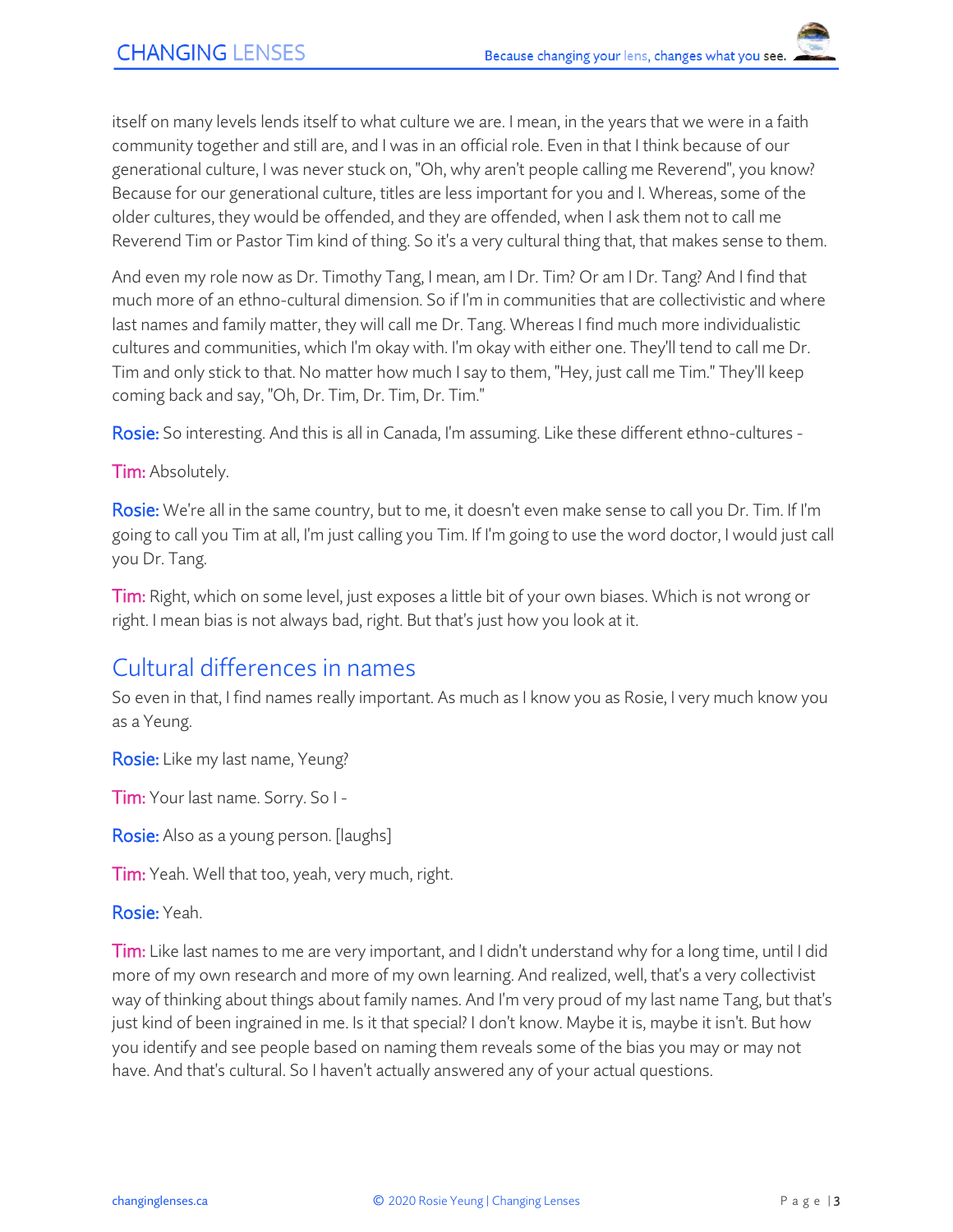Rosie: now I have a whole bunch of other questions for you. Because, I mean, intersectionality is a word that has come up a lot in 2020. Ethnicity is not necessarily the same as race and you know, your citizenship, obviously not necessarily the same. And so, when you talk about names, ethnically you and I are both Chinese. I was born in Hong Kong. I think you were born in Toronto, right Tim?

Tim: Yes, I don't think I knew that you were born in Hong Kong, but anyways, go on.

Rosie: Oh, yes. I'm an actual immigrant, I'm not just a child of immigrants. But I came here when I was like one.

**Tim:** You're a first generation immigrant.

Rosie: Yes, that's right. And the idea of names, I mean, as a Chinese person, I think I can relate to what you're saying about the importance to you of your last name. Because in Chinese culture, Chinese tradition, if you were to say your Chinese name, your last name comes first, right? And then it's your, maybe in Western culture, they would say it's your first name, but that's not how Chinese people look at it. So your family name or your last name in Canada, North America, always is said first.

And I don't fully understand, but I have friends who are from, say Sri Lanka or, other cultures where I think their father's name is either included or repeated in the son's name. So there's ways that people name themselves and their families and different cultures that has significance that has meaning. But when you bring that or kind of impart that into a Western cul- a White culture, a North American culture, then things have to get adapted. And I don't think we have that full appreciation for how that is.

So like even what you say about Tang meaning something, you know, even as a Chinese person who kind of relates, I'm like, yeah but I would still only call you Dr. Tang. When I'm addressing you as a friend, I'm going to call you Tim, I'm not going to call you Tang Tim, right?

Tim: Right. No, and you're right in that, you know, I mean, adaptation is not bad and having to adapt into North American official papers or at the visa office or whatever it is, is what I was kind of thinking about. It's not a bad thing. But I think the awareness of the fact that that's there is something huge. You know, great example about certain communities and certain ancestral names. I mean, it's not even a first and last issue. I often think about some Egyptian leaders that I've worked with. They typically don't think of first and last. They think of first, second, third, and fourth. And so we've kind of put people into this box of, well, tell me your last name. And so if you ask somebody who has four names, what their last name is, they're like, okay, are they asking me for my formal fourth name? Or are they asking me for my second name, which I typically will put on my records?

And that's not even bad necessarily to talk about. But I've definitely witnessed at the visa office where somebody is applying for a visa and, you know, getting into an argument with the officer because they'll be like, "Well, why did you write this name? But you wrote this for your child name?" And it's like, "Oh, that is our name." " But you said your last name was this."

And to the person applying, they can't figure out what they mean by "last", because that doesn't make sense to them. So, I mean, just in that interaction, and the fact that it boiled up, and I watched it kind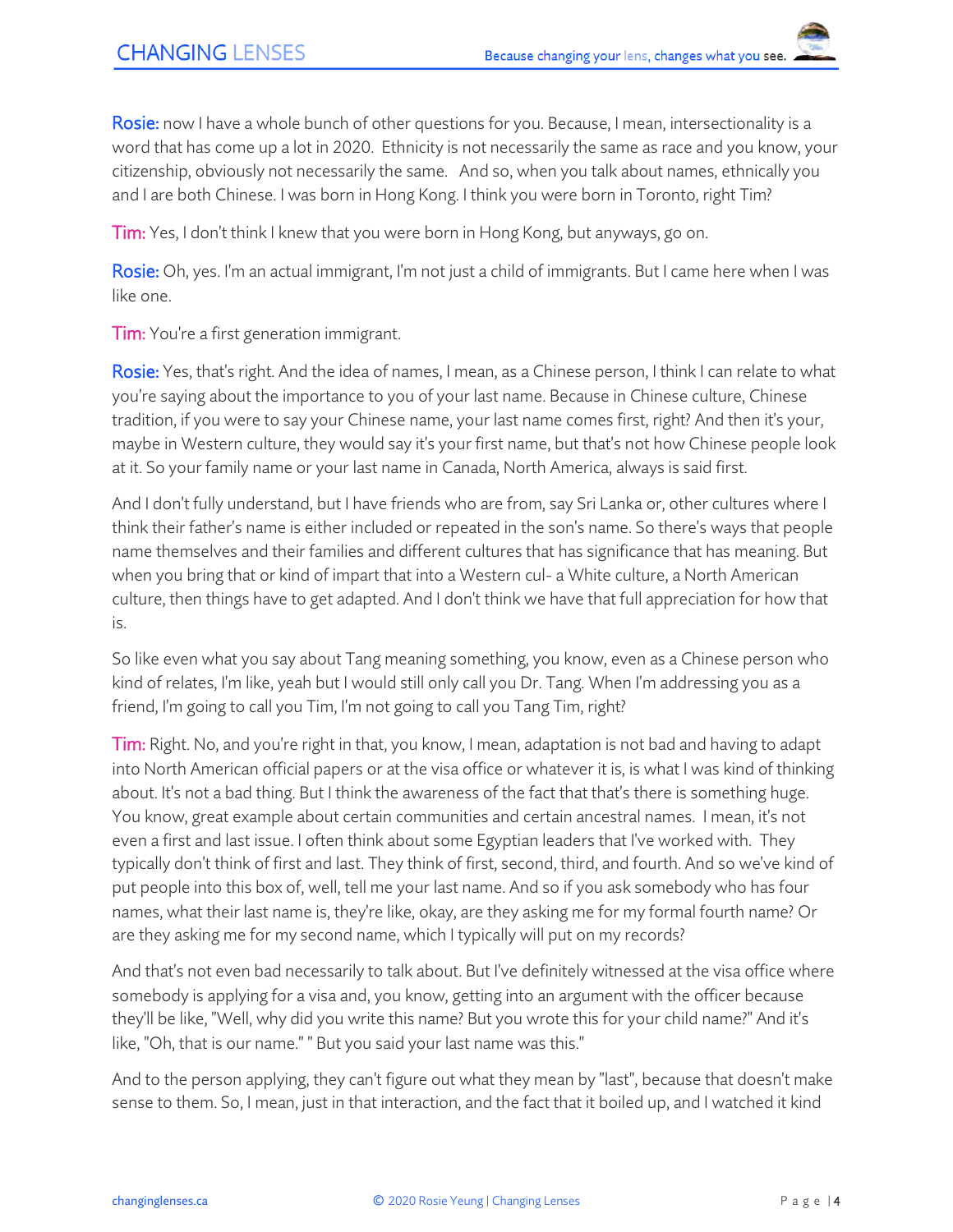of boiled up, but knowing that I couldn't really interject - was difficult to watch because it was obvious that neither one of them knew that they weren't talking about the same thing. And yet were talking about the same thing.

So sorry, so to relate this to your initial question.

Rosie: What was my question? I don't even remember. [laughs]

Tim: Well, something around intercultural competency, cultural intelligence is at least knowing that it's a skillset and a behavior and a mindset and an orientation we'd say, around interacting with people of difference than you.

So, on one hand, it's not that you have to become an expert at every single culture. But are you even aware that, hey, maybe our disagreement is more than just confusion. Maybe there's a cultural element. And, if say, that example I gave up the visa office, if the officer or the, I don't know if they're called an officer or not, but the person taking the papers was trained in a little bit of intercultural competency, then I think they would at least say, "Hey, hold on here. Maybe this disagreement is more than just confusion over the paperwork." Or "Are they trying to lie to me? Or are they honestly interpreting things different?" So if they pause for a moment, saying I'm getting frustrated at this client, but maybe I'm being frustrated because I'm imposing my expectation, or we've imposed our expectation on them, in a way that doesn't make sense to them.

So cultural competency - sorry, I don't think I'm reading the definition of it all - but, you know, is just a behavior, a mindset, an awareness. It's an orientation. It's emotional intelligence. All kind of wrapped together to understand, hey, where are you working from in terms of navigating other cultures and people of difference.

Rosie: You know what? I really like what you're saying, because it touches on something I am coming to believe in very strongly. Because I mean, as you know, Changing Lenses is about appreciating people's diversity, certainly. But my primary thing I think is around inclusion and belonging and welcoming. And it's complex, but I find that if people were, I think if people were to be more open to not having things in boxes, right? Like if you want to talk about cultural, what you're describing to me, is about respecting the other person. So rather than focusing on, well, what would a black person want, or what would an Asian person want, or how should I not speak to someone, or speak to someone. If people took the time to really, I guess, care about the other person, and think about, well, how might they perceive it?

And then the competency part comes in for me when it's like, well, to know that I have to get to know the person, and know about them. Some of that might be their ethnicity, or it might be their race, or it might be their gender. But whatever the standard or the stereotypes, like what I might know in general about a woman or a man or a transsexual or a white person doesn't necessarily apply to this individual, right? So it's not about, well, cause you're an Asian person, this is how I'm going to be culturally competent with you. Cause I have to learn about Asians or something. I don't think it's about that. I think it goes to more human level than that.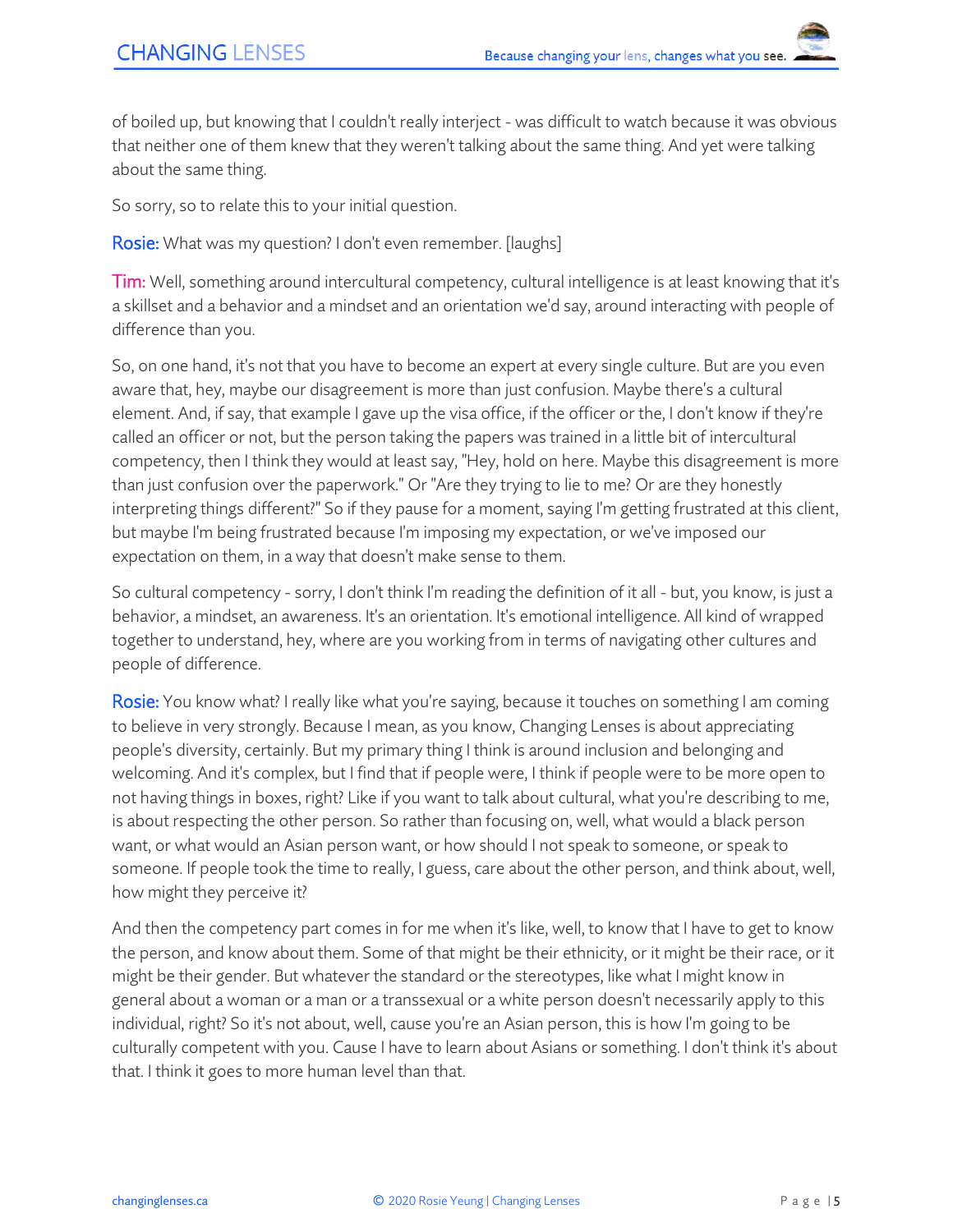Tim: Yeah. There is always a danger of over-generalizing things. I think it was what you're kind of alluding to a little bit there too. And when you were speaking, and I totally agree with you and I think you're totally on the ball that it's layered and complex. And there's so much to talk about in that.

But if I were to sum up intercultural competency, I mean, there's a lot of different analogies that people use, but the analogy that I really like is, typically the golden rule that many people have tried to live by is treat others as you would like to be treated yourself, which is a great rule. I think it's fantastic. I think it's biblical on some level, right?

But there's another way of looking at that. And people have said, well, what's the platinum rule? And the platinum rule is actually treat others as they would like to be treated. Right? And exactly what you said. You don't even know what that is until you get to know them. So you can't just say, "Oh, I'm going to treat Rosie because that's how I'd like to treat", you know, but really, Rosie's not you. So why would you have that expectation of what and how they want to be treated? And you're going to make mistakes because you won't know until you know. Until you get to know them, which talks about relationship. But then it also, at the same time, what I would say is, it also forces an individual to reexamine what are they expecting or the lens by which they're looking.

## The biggest challenge is realizing that you have a lens to start with

So taking your analogy of Changing Lenses, right? I think the biggest challenge that I find in the work that we do around training and development and teaching, is to help people realize that they actually have a lens that they're starting with. Right. So you're talking about changing lenses and that's great, but do you even know the lens that you're using right now? And you know, I'm not saying that just to you, but to everyone. That I find is sometimes the biggest challenge.

It even relates to, when we talk about, ethnicities, right? I mean, for a long time language around ethnic communities was terrible. Why? Because it assumed that if you're not talking about those new Canadian communities, that you don't have an ethnicity. And that's a terrible way of thinking about it because we all have an ethnicity. We all have a cultural perspective that we're coming from, that we learned from the day we were born. And we all have a lens. And part of changing that lens, to take your analogy, is figuring out what lens you need to change, right? So you can't just adopt somebody else's lens without knowing, hey, where are you starting from? And I think that's huge for a lot of people.

Rosie: Hm. I think that's a really excellent point. Maybe I knew that intuitively, but I never really explicitly thought about it that way. So I'm really glad that you put it that way, on this podcast. And to me, that's also a little bit like a phrase I've heard before where, a fish doesn't know that it's wet, right? a fish has no idea it's swimming in water. So even to think of how would I describe my lens? I don't know. I guess I'm an only child. I'm Chinese ethnicity, but I'm also Canadian. And as a culture, I think there's a unique Canadian Chinese culture. Yes, I'm Chinese, but my culture is not the same as my parents' culture, right?

Tim: No, absolutely. And that's the thing with culture, I mean, cultures are constantly morphing and evolving. But part of our journey as leaders, as individuals, as a people, is to identify, hey, what is the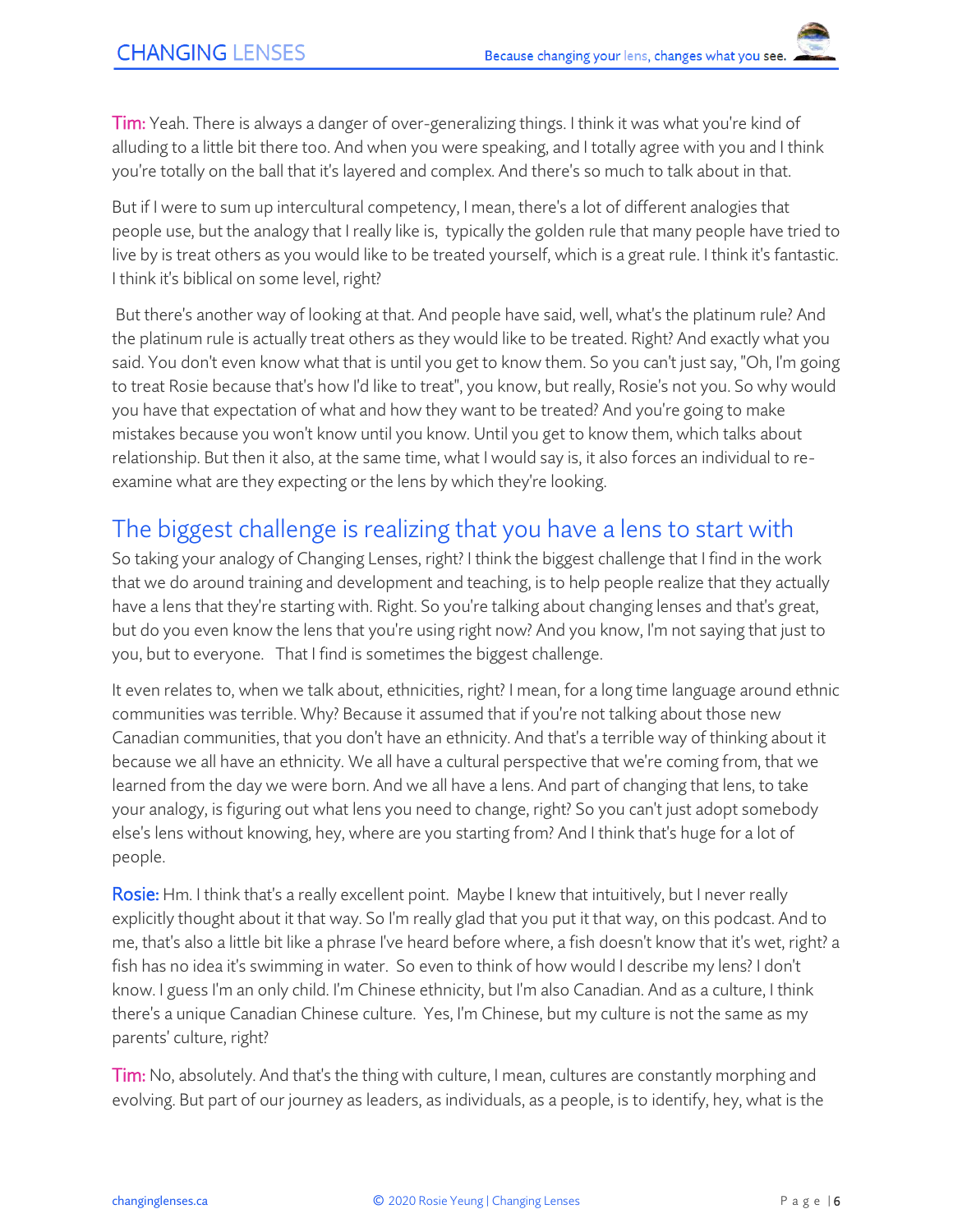framework that I'm working from? And it could change, right? So 10 years ago Rosie, to today Rosie, you're probably working from a different framework. And that's okay. But are you even aware of that, right?

There's a significant amount of writing around what they'll call cultural empathy as well, and cultural empathy is exactly that. It's learning to understand another person's culture, whatever it may be, ethno-cultural, socio-economic, whatever it is. As you understand their culture, you are forced to look back on your own culture and to be critical of it. And critical whether it's the good or the bad. But you're able to see yourself, hopefully, with genuineness. I mean, if we can become more empathetic to where other people are at, and it may be just the fact that we're not there yet. But the more we can learn that skill of asking better questions, of being curious, of self-examining our own biases and perspectives - Wow. That's the kind of world that I want to be a part of, right. Where people are constantly asking those questions.

## Applying cultural competency at work and in leadership

Rosie: So let's talk about how we can be culturally more competent in our interactions with other people. And specifically, cause I mean, I come from a corporate workplace background, your work and your research has been very much around, leadership and working in teams.

So thinking about how do we apply, like in what ways has cultural competency make a difference? how has it helped a team to better understand each other? Or how has it helped a leader to be a better leader?

Tim: Good question. We do a lot of training around this. We have assessments to understand where people's cultural intelligence and competency may be. And good question in terms of how does this apply to the workplace or a leader or a manager. And this is as simple as at least realizing that there may be different ways of doing work, or different ways of leading a meeting.

Cause At the end of every meeting typically, or at the end of every little segment on the agenda, there's a - "Any questions?" And in some cultures you can't hold people back from interrupting or wanting to say something or ask a question or give you feedback. But in other cultures you could wait 10, 20 minutes and no one will say a thing. Because culturally, they will not speak up in the meeting. They will not raise a question. They will not raise their hand.

And on one hand, some leaders will be like, "Well, they didn't say anything. So either obviously they all agree with what I've done, or B they're not good team members, right? But culturally, if you took a time to understand that, hey, maybe people are coming from different perspectives, especially if you have a diverse group of leaders in the room. Then you realize, okay, maybe you don't just open it up. Maybe you need to say, "Rosie, do you have any questions?" And not put you on the spot and call you out in a group, but how do you at least acknowledge an individual in the group, but as well, perhaps even after the meeting say, "Hey, Rosie, we just had that meeting. Do you have any feedback that maybe I missed?" And that one-on-one interaction sometimes becomes way more fruitful.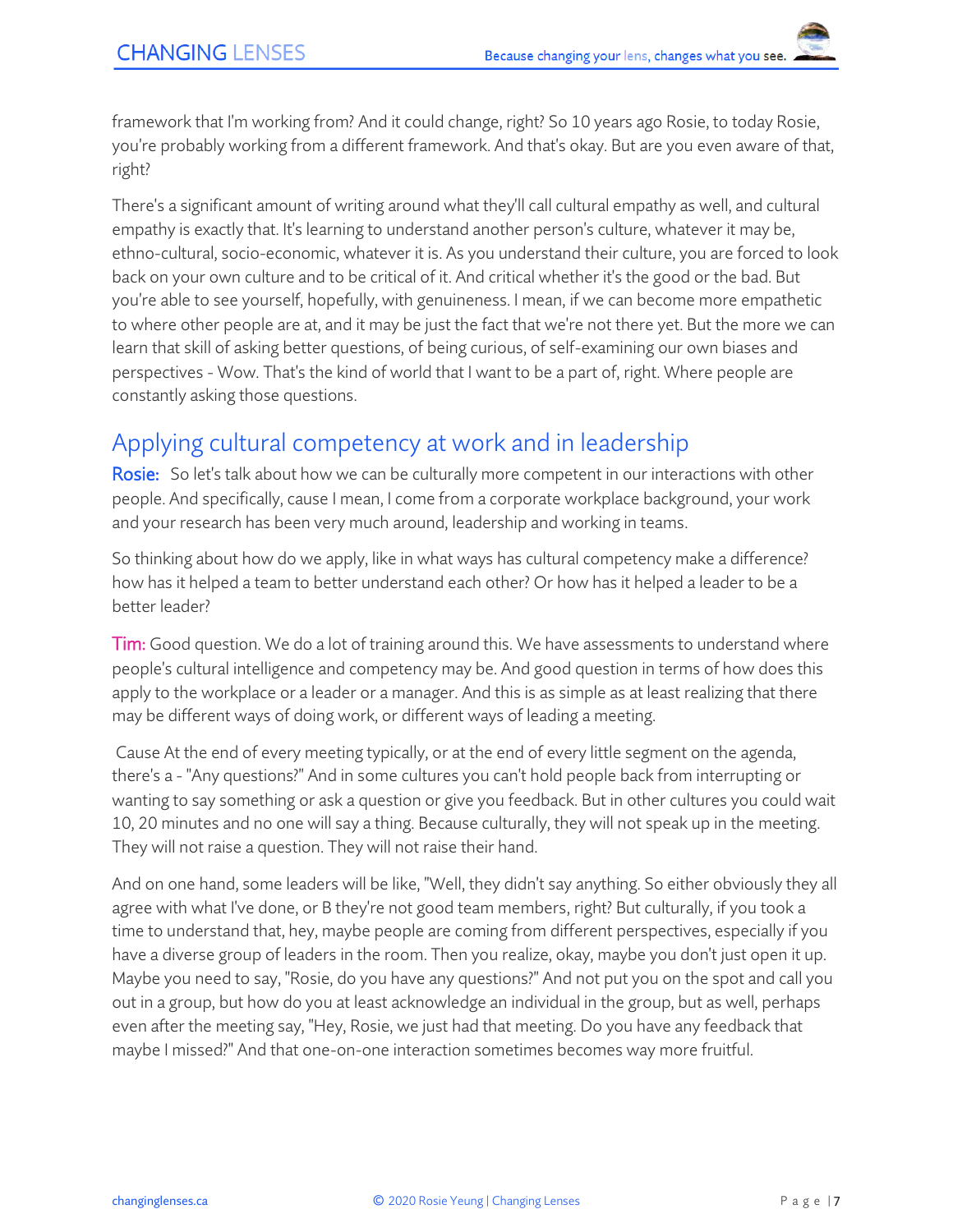So knowing that there are different lenses that people are seeing the meeting, and the purpose of the meeting as a leader, that's huge, right? Cause then you'll get honest feedback. Hopefully. If you've built some rapport and relationship with them.

But it would be so simple for us to come into meetings and say, "Okay, well no one said anything, so we're good. We're golden." Right? And then, something happens two weeks later and like, "Well, they never sent anything two weeks ago." And that would be the wrong reaction to whatever happened at that meeting. So from a leadership perspective, how do you become aware that, hey, people in the room might act differently or expect different things from me because of their cultural perspective.

Rosie: I actually really like that as an example, because I think it's a really good way of illustrating just how complicated this thing is. And my personal opinion, why diversity and inclusion is not going to be solved by hiring a Chief of Diversity and Inclusion and have them roll out a whole bunch of programs. Cause even in this very fundamental example, you say, culturally, somebody might not want to speak up. And I'm picturing a white man leading a meeting with, you know, different colored people in the room, or maybe different gendered people in the room. But when I think of that meeting culture, I also think very much about workplace culture, which transcends your race or anything else. It's, well, have you created a culture in your environment? And it's not just about the workplace, any environment. Could be your friends, could be your family.

Is there a culture in that environment, which invites people to actually speak up safely. Or do they not speak up because they know that if they say anything, they're just going to get shut down? Or it doesn't matter what they say, because they've seen evidence that you only listen to person A, and they're person B. So why not just let person A speak, and then we can all get out of this meeting faster. Or something like that.

## Diversity is skin colour, but it's not just skin colour

Tim: Right. Diversity is skin colour, but it's not just skin colour. So that's where it's the both / and, right? I mean, I've heard people say, well, you know, we all look like Asian females around the same age bracket, so we have diversity. Check mark. We've got our diversity, right? But how much more could the group be enriched if there was an entirely different perspective there?

So if it's a work group and performance and working together is the reason why they're together, well then, wouldn't it be even more enriching to have a different perspective? So where somebody really sees things completely different than you. Sure there's difference between the group that looks homogeneous. But yeah, for the most part, everybody in a group may have all been educated in North America. And so that's huge compared to somebody who is educated in Europe, or educated in Asia. And that perspective, at least to even invite them into the conversation, would be incredibly impactful, I feel like.

Conversely though, sometimes we'll see organizations or groups or communities, say, "Oh, we're going to hire for diversity." And they have all the colors of the rainbow out there, which is great. But then really, internally, they kind of like, "Well, we hired you for your colour, and we know that you come from difference, but now it's time for you to fit in." And that, I find, is often masked behind,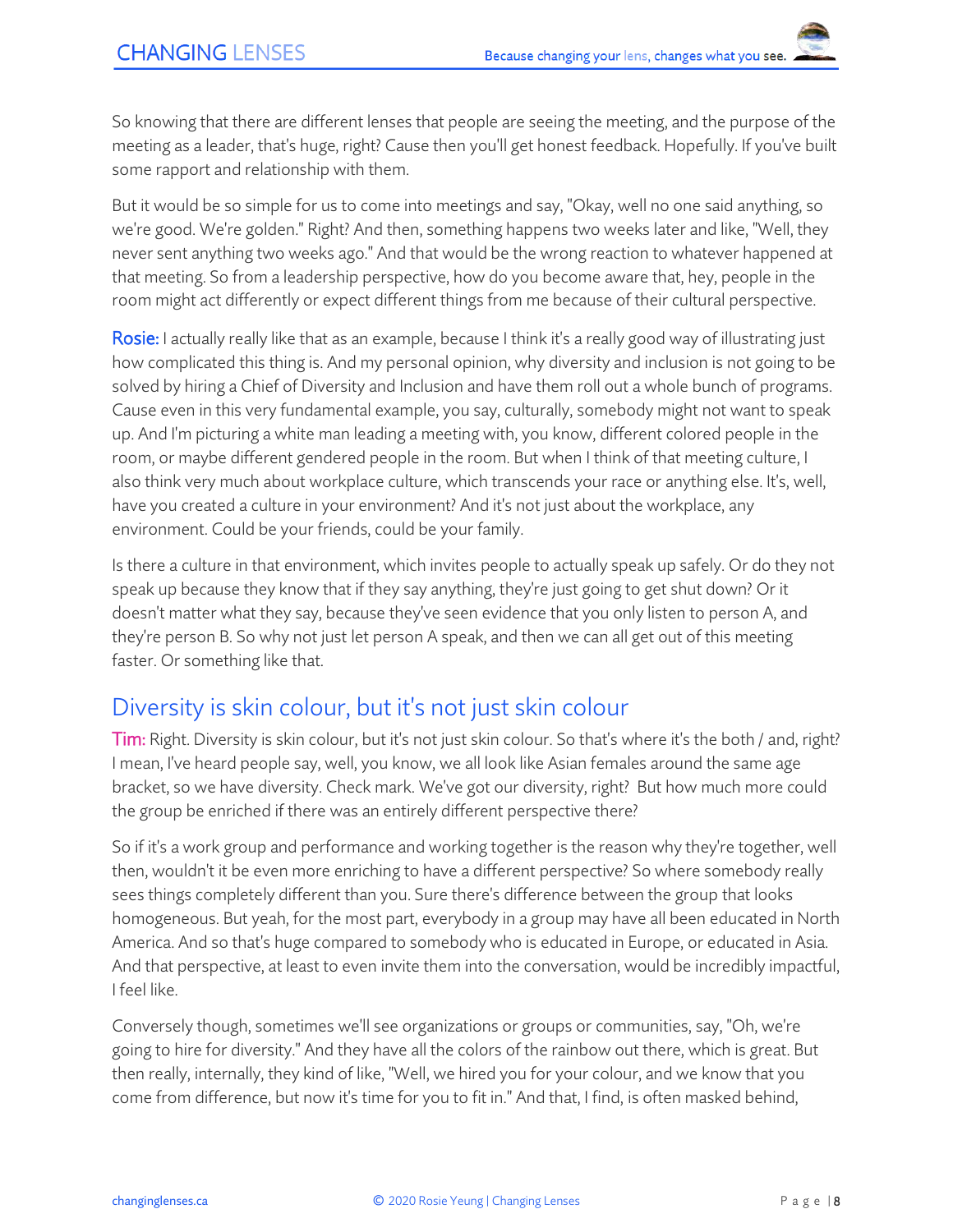"Well, we need you to act professional." But what does professional mean? Professional from organization to organization, to Western to Eastern, from Northern to Southern culture, is going to be different.

And so are we really being inclusive to invite them, having a different voice in a different way of doing things, which might rub you the wrong way, but, well, why does it rub you the wrong way? Is it that they are just simply more expressive than you are? Some of it may be personality, but some of it may be actually cultural. So are you able to navigate that, and work through that, and work together with the belief that you could be better together?

Rosie: This has been a really interesting discussion. And I've been trying to figure out what I got out of it. [laughs] I'm not sure. And it just -

#### Tim: [laughs]

Rosie: - I don't mean that from a, "Well, what did you add to this, Tim?" It's more, how do I process this? Like how do I condense this into, like - You know what actually, I think the one thing I'm taking away from this right now is how much work there is to do, right? Like this is not a, Oh, let's watch some webinars and talk to some people or start a committee. This is every day, every conversation. Thinking about your perspective, questioning your lens, right? Like really doing some self-awareness work, as well as other awareness work. And yes, certainly there's tools. And actually, maybe you can tell us about some of the tools and speak a little bit about what you've seen helps make a difference.

Yeah that's kind of what I'm getting from this and I'm hoping that, you who are listening are kind of taking from this is - We knew there was no easy solution, but I think this highlights how much individual and group work there is to do. And it's not something from the "C" of whatever to bring down to us.

Tim: And that, I mean, [chuckles] thanks for sort of saying, "What am I getting from this?" Um, but, no, I totally get it. I mean, the number one message that we often say to people is that this is slow work. It's not going to be overnight. This is slow and it requires intentionality. So as much as you want to be intentional about it and put effort into it, you're not going to be able to say, "Oh! [snaps fingers] I get it. I get what marginalized people feel like, because I read these three books." Right? And it's not to say that you shouldn't read these three books. But don't think that because you've read this book and studied it and now you're teaching it, now you're the master of it.

## Don't pull a diversity muscle

And this is where 2020, where there's a rush, I feel like, oftentimes to move into these discussions, people are - the analogy I heard recently was, "Are they going to pull a diversity muscle?" Like when you work out or whatever it is, it's easy to jump in and say, "Well, I'm going to become a runner!" But if you haven't warmed yourself up, if you haven't built up towards whatever, I mean, very few people in the world can say, "Well, tomorrow's Saturday, let's run a marathon." Right? And you may be the fittest person on earth, but if you haven't built yourself up to a certain ability or level, then you don't jump in and start running a marathon. And that's where you will pull a muscle.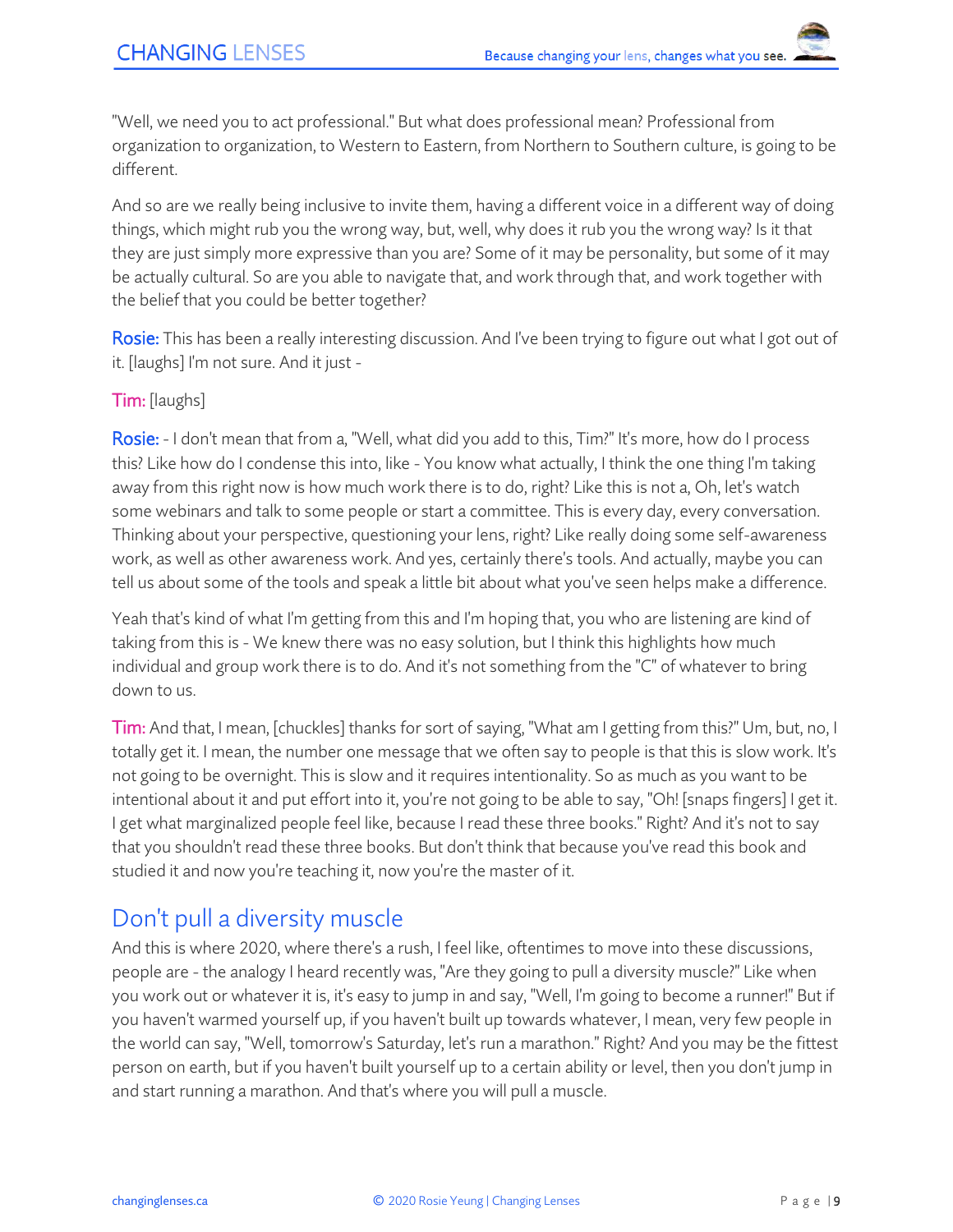So we, more and more found that there are leaders who are becoming aware of this conversation. If I were to borrow a term, I'm going to say people have become "woke" to this conversation, but I'm saying that giggling inside because every time I hear it from other leaders, I kind of say, "Do you know where that word comes from?" Anyways, um, who are becoming more aware of the conversation and diving headfirst into it, and really pulling a diversity muscle, because they're not fully ready for the full conversation of it. Not that I know everything, but are they ready for the journey? And the journey entails a personal commitment to it and a personal change.

So, I think our greatest fear is that people are jumping into it just because it's good opportunity, or it's good PR. As opposed to knowing, and thinking, and believing that this could actually make us all better as a people.

Rosie: As a human race.

Tim: Yeah, as a human race, right? I mean, we could be better the more empathetic we are, the more we try to understand others, the more we try to understand our own biases, both conscious and unconscious. And that applies everything to family, life dynamics, to your parents, to your children, to marriage, to workplace, to a church community, to living in an apartment building, right?

**Rosie:** Yes. And I think for people who maybe are further along the cultural competency path can help people along and hopefully be patient with people like me, right, who's starting on the journey. Cause it is, it's a path.

Tim: No, yeah, and I mean, all I was thinking about with that was, I mean, and this is where I think the physical sports analogy is not great because, you know, at times people will feel like they're competing with others. But this is a field where we really need to be collaborative. Because what's more important here? Is me just beating you important? Or is it, hey, a real opportunity for us to work together on something larger.

So in this realm, don't pull a diversity muscle, but really lean on and listen to people who have been in the field a lot longer. But it doesn't mean that your input doesn't count. But how do we really work collaboratively? Which, you know, so let me take this to this podcast. I mean, I'm appreciative of your podcast because you're not just coming out and saying: Changing Lenses, here's my five how-to's, I'm Rosie Yeung and listen to me. Right? So I'm very appreciative that you've brought guests on, and kind of advocate for, showcase what they're doing. Because especially, I feel like in Canada, not enough Canadians know what other Canadians are doing, and I think there's a lot of great leaders, organizations and people doing things. So how do we help each other, advocate for one another? Not just to say, hey, we're not American. Because that's part of the Canadian culture. But how do we say that, hey, we're doing some pretty significant things. And we want to collaborate together in a genuine way.

Rosie: Yes. [chuckles] I feel like standing up and applauding that because it's true. And I think as Canadians, in a way it's part of the Canadian culture is to not be as proud as we could be, of what we've done, of who we are as a Canadian people too, right.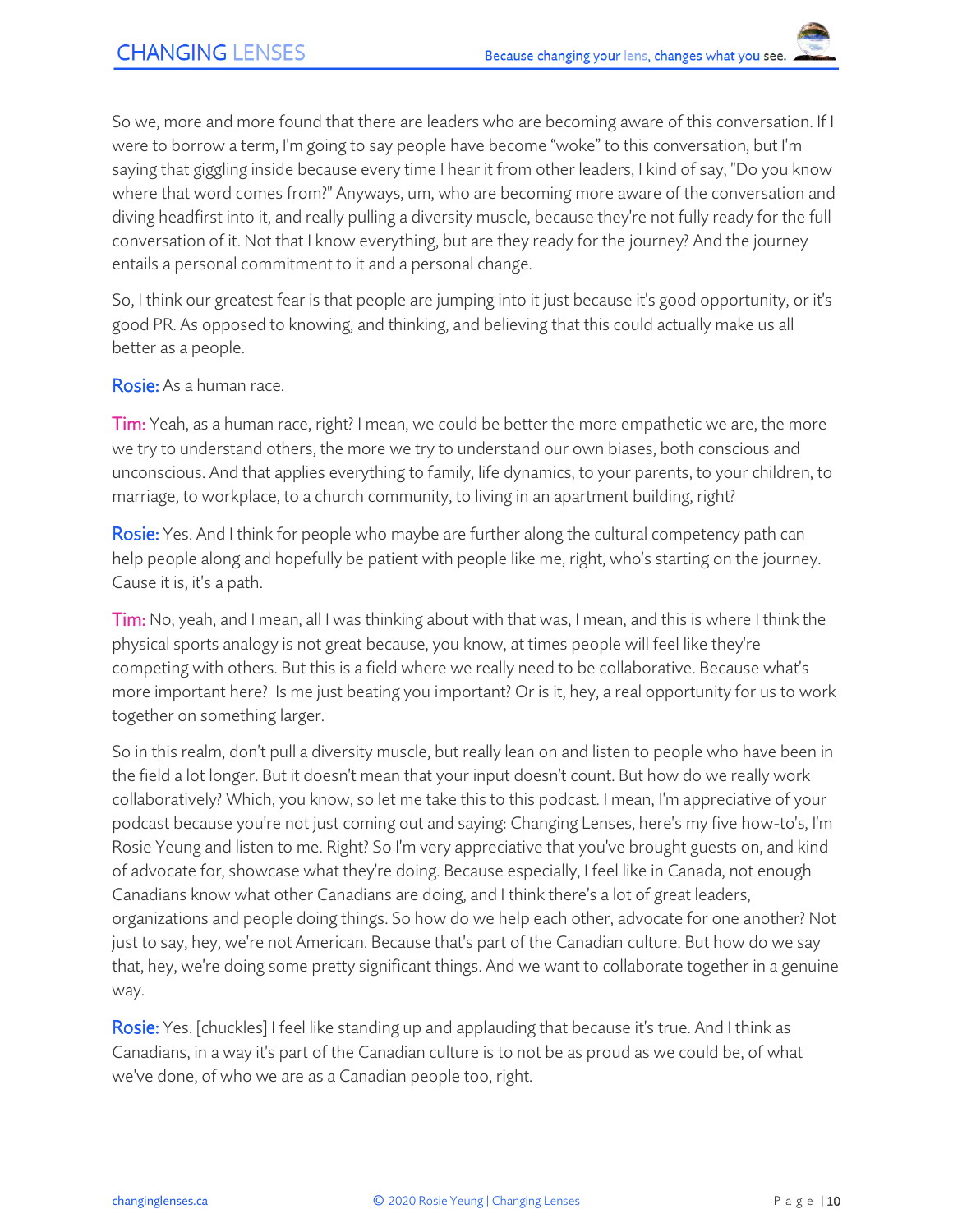### Practical ways to start your intercultural learning

And maybe the last thing as I reflect on our whole conversation. What I've also been hearing a lot and you probably have too, is people saying - "Oh, but I don't know how to do it. Like, I don't know how to be inclusive. I'm not qualified for that work or, I need some training first." So people might actually not get started. They're maybe at risk of being paralyzed because they are understandably afraid, right. Making a mistake or looking foolish or offending someone. But also that like, "Well, I'm not ready yet. I need this, this and this."

So, for someone out there who wants to get started, but is nervous, doesn't know where to start, doesn't feel prepared. Is there one thing that they could do today to just start that journey?

**Tim:** Well, describe to me the person. [laughs] Cause it matters.

Rosie: Okay so take me. Take me as an example, maybe. I'll represent that person, if that helps. Or if it doesn't, then -

Tim: Yeah no, that's good. That's good. Because I mean, this is what I'd say. First I would ask the question, how do you learn best?

Rosie: I learn best by myself. So like receiving information and giving me time to process it and think about it and reflect.

Tim: Okay. Does that include studying on your own, reading on your own, going to class on your own? You know what I mean?

Rosie: Mm-hm. I don't know if this is answering your question, but I learn best through real life application. I've never been good at reading textbooks. And even listening, I'm not good at audio only. I need visual cues. Is that what you're getting at?

Tim: Sort of, I mean, that's helpful even just for you to say that I've never been a great reader, I've never been a great listener to certain things. So that's where I wouldn't necessarily say to people, "Oh well go read these 10 books", right? I mean, there's so many lists of resources right now about diversity inclusion and equity out there.

Rosie: Oh, sorry. I don't like reading textbooks, but I'll read books.

Tim: Got it. Okay, yeah, no. So even finding out which style of books works for you in terms of reading, but another thought I had was - this is not the be all and end all, this is just for you - I do think that there's a prescription for oftentimes watching certain movies. And not that one movie will change everything, but hey, what would it look like for you to watch a certain style of movies, that are different. Or certain movies that start bringing awareness around diversity. So what was that movie, recently, about a girl whose grandmother has cancer, she goes to Asia, yada, yada, yada...

#### Rosie: Oh, "The Farewell"!

Tim: The Farewell. Okay. So movies, like The Farewell, I mean, there's a lot of movies like that.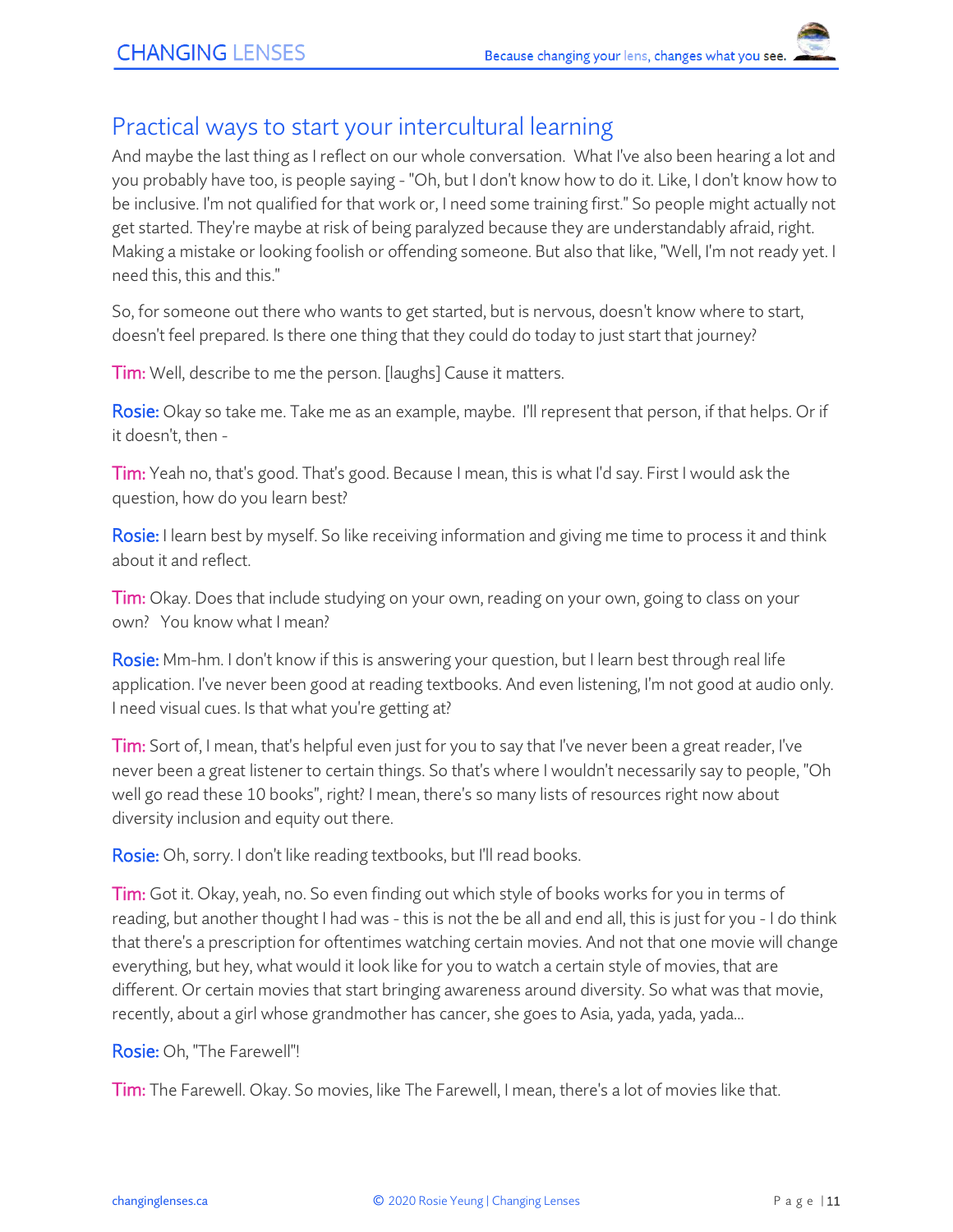**Rosie:** Yes. I actually just recently watched that.

Tim: Did you? Like to me, watching movies like that, I mean especially as an Asian North American, we can relate to many things in there. But I think watching stuff like that doesn't change everything, but it begins you on that journey of asking, well, what's right, what's wrong? What's the perspective I'm working from? I mean that's a relatable one because you and I are both Chinese. But what would it then look like for us to be watching movies that would stretch us beyond the Asian perspective? One thing that we sometimes say to people too, in terms of development is okay, what if you spent the next six months only watching Bollywood movies. And the way they storytell is different. It's not just that they dance a lot. I mean, sorry to stereotype Bollywood movies, but, you know what I shouldn't -

Rosie: But it's true. They dance and sing a lot. That's different from -

Tim: They do, right? But their storytelling is different. And so, I think watching a significant amount of movies that are different than what you're normally watching changes your perspective. And if you can intentionally start talking about that I think that's one way of stretching, an easy access way.

At the university, I know at the graduate level, we have been very big on, hey, don't just read North American texts and resources. But hey, are you looking to the Global South in terms of academic writers and thinkers that have a very different perspective? Or for a lot of people, they realize that, oh, I've only been reading male writers. And there's nothing wrong with male writers, there have been significantly great male writers. But what if you spent the next six months just reading female authors and writers, how could that stretch your thinking to become much more empathetic? To realize that, oh, I've only been informed from one dimension for a long time?

So I think those are easy access ways, but of course there are courses and programs and training to the extent of even just internships. Like what would it look like to really - I know that you've worked overseas before, right? But what would it really look like to immerse in that scenario? I mean, those are two ends of a spectrum. On one end, just watching movies is pretty easy, but good, you know. Good in terms of exposure, if you really spent six months watching Bollywood movies, I think it'd be significant to actually debrief and talk about it, and to really talk through it with people. But on the other end, yeah, what would it look like to work and live in a different place for like – indefinitely, or five years or whatever it is, right? I think that that really does stretch people to at least ethno-cultural conversation.

For other conversations it becomes, yeah well, what would it look like for us to, to live in a certain community in Toronto. So we're both in Toronto, but you know, what would it look like for us to live in a certain community that we wouldn't immediately have identified that's where I'd like to be? Or that's where my quote unquote "people" are. Cause that then influences where you shop. It influences the communities that you're a part of. Now in Toronto, we're all commuters. So sometimes people will say "It doesn't matter where I live, cause I'll just still drive, you know, an hour, to get across four kilometers in Toronto."

Rosie: [laughing] And two traffic lights, yeah.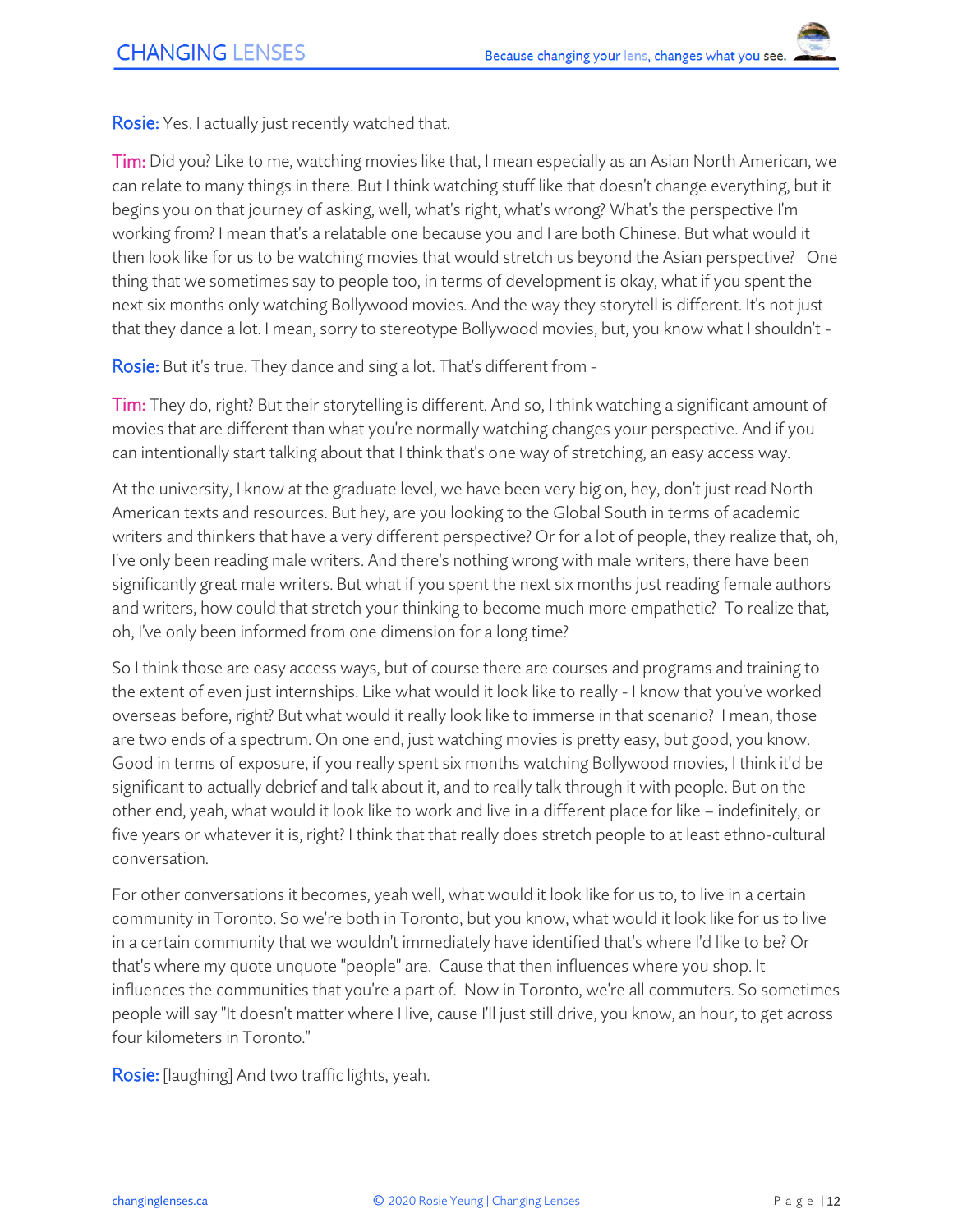**Tim:** But I mean, with the movement towards more local neighborhoods - we see that a lot with urban planning now - how do we embrace certain communities. Beyond just "I'm visiting Greek town this weekend." But "Hey, what if I really immersed myself in Greek town or in Jamaica town or in China town?" And became part of a community that's there. Beyond just, I'm there to help out at the food bank on Wednesday morning and then I'm out. Like, that's not what I mean. I mean, getting to know a community, being part of them, getting through the rhythms and the heartbeat of what's happening in that group that's different than you.

And so we'll call "people of peace". So how do you find some people of peace who understand that you're an outsider, but that you're earnestly here, not as a voyeur, to just watch people, but because you earnestly want to learn. So how do you find some people who are advocates that could help you bridge into that community? I think that's another kind of a middle step for people that could be huge.

## Meeting people where they're at – through movies, food, dance

Rosie: Thank you, Tim. I think those are actually some really good ideas. And I honestly never really considered before as very realistic and doable things. So I'm just thinking of what can we do now during COVID, right. Cause really, it's not safe to go out or please don't go to other people's neighborhoods and hang out and try to meet people and all that stuff. Like not right now, right? [laughs] Maybe down the road once we all have been vaccinated, but not right now.

But in the meantime, like what you said about watching movies, maybe it'd be a bit easier. Cause movies, I don't know how to access necessarily international movies legally. But maybe there's music we could listen to. Even if we don't understand the language, but it is, it's a different sound. It's a different rhythm, a different style.

I'm thinking about a course I took at Waterloo university. I was an accountant, but I was an arts accountant. So I took a dance class because I really didn't want to be an accountant. That was my way of not - I took a dance class -

Tim: You were able to take a dance class?

Rosie: I had electives.

Tim: Got it. Okay. Got it.

Rosie: Yeah. I had electives, and I was like, I'm going to take the least accounting elective I can find. And that was dance. And I've always loved dance. I like ballet and I like - call it very Western, is what I considered beautiful and artistic. And in that class, I was exposed to different Indian dance, Korean dance, Japanese dance. And it was as much about the masks that they wear or the costumes and stuff. So it's a very different style. And I think it would be a good challenge for people to go and watch different dancing, listen to different music, eat a different type of food. And just be even aware of what you think about it. Like, Oh, this food is too spicy or too salty or too something else. But compared to what? So I think that really helps then realize the lens that you are wearing.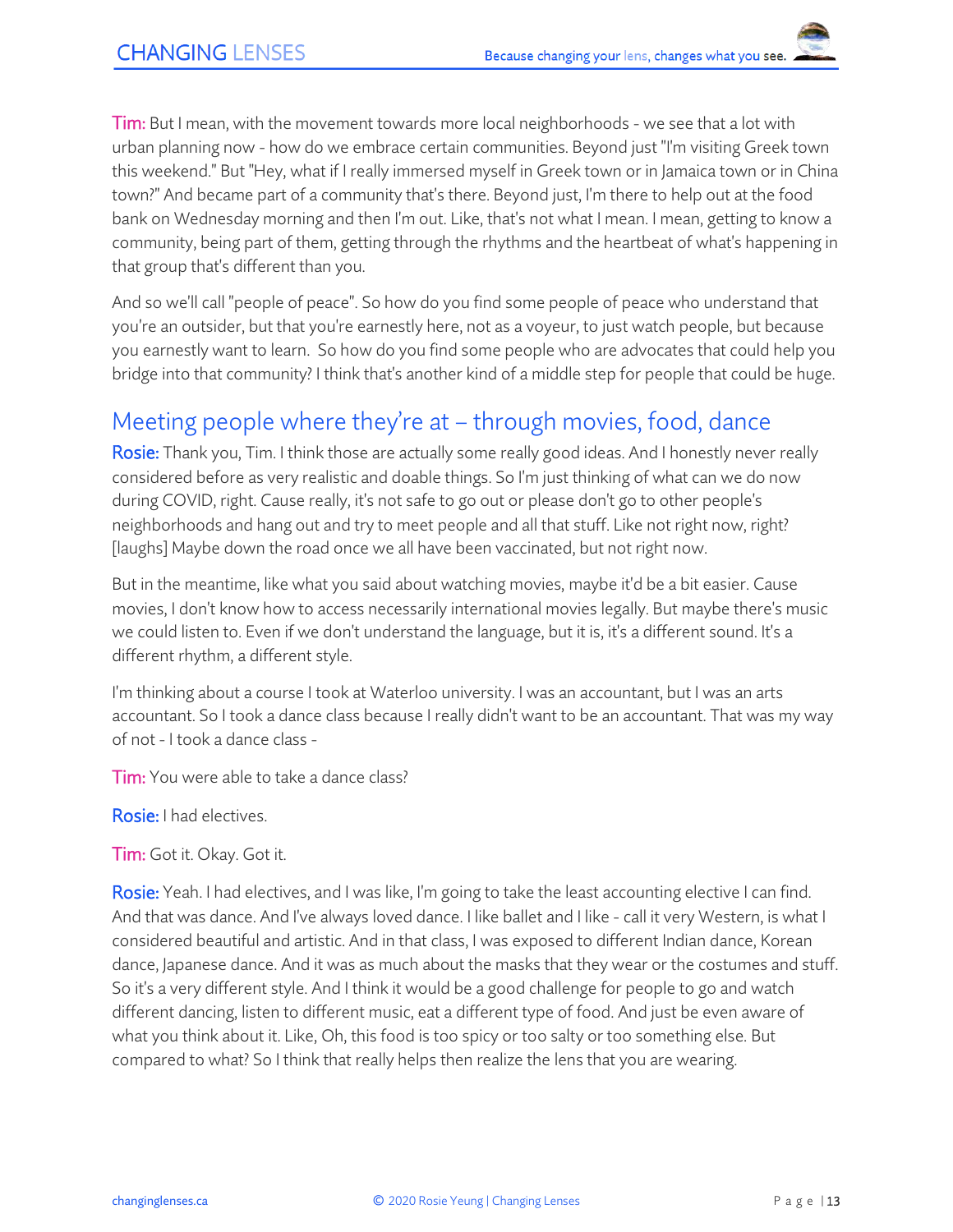Tim: Yeah. I like what you're saying about, you know, you've always liked to dance, but you were kind of challenged to think, well, what have I considered good dance and bad dance.

So typically in intercultural competency, we also say meet somebody where they are. So meet them where they are and move from there. So if you're somebody who loves watching movies, that would be the prescription. And Netflix actually has a good amount of international content there. I mean, it's all dictated by Netflix, so that's a whole other conversation.

But if somebody is a foodie, great! Then in our COVID situation, go and do a curbside pickup of a bunch of food that you've never had before. In a place like Toronto, where there's a huge amount of diversity in terms of foods and flavors. Don't just eat it and say, "Ugh, yeah, that's too salty." But, well, why is it salty? You know, well, why is this food like this? And obviously one restaurant will not epitomize and represent the entire culture. So what would it look like to eat a whole spread of different dumpling restaurants, because you want to understand Northern Chinese cuisine, right?

And then start asking the deeper questions. Well, what does this represent? Why do they eat dumplings? And why don't they eat rice? I thought all Chinese people only eat rice, but they actually don't. You know? So why did this cuisine only have lamb? It seems like all they do is eat lamb all day, but I think lamb is stinky. I personally don't, but you know, those are the reactions.

So, find out what would you be interested in. If you love reading books, if you love reading fiction books, great. Why don't you read some fiction books from a different perspective than you've normally? So I think that's, yeah, I think that's great in terms of how you related that to that course you took.

You need to take more dance classes. There you go.

Rosie: Clearly, yes. I'll join your daughter. Yeah, we can do dance together.

**Tim:** There we go. I mean, and that's a great example.

And so take this too. Sorry, I don't know how long this podcast was supposed to be, but, [chuckles] um, you know, in terms of what we have epitomized, or taken for granted as good or bad dance... And in our society, it's not just a cultural thing, but even in our education system. So this is a quick plug for the work my wife is doing in one of the school boards where there are certain schools that have more specialized programs. And the only entry way into it, for the dance program, is to do ballet. But that's basically saying that ballet is the epitome of good dance, but it's not, right?

And I'm so not part of the dance world, but because my daughter is, realizing that African dance, and all the different kinds of African dances, are just as beautiful in different ways than ballet. But why are we only, especially in a really diverse community like Toronto, only putting money into programs that have only ballet? Which ballet is a very, it's a very Western -

Rosie: It's very Euro-centric.

Tim: It is, and there's nothing wrong with ballet. This is not to say that we need to get rid of ballet, but it's how do we add to it? Especially in a context like Toronto, where there are so many diversities here.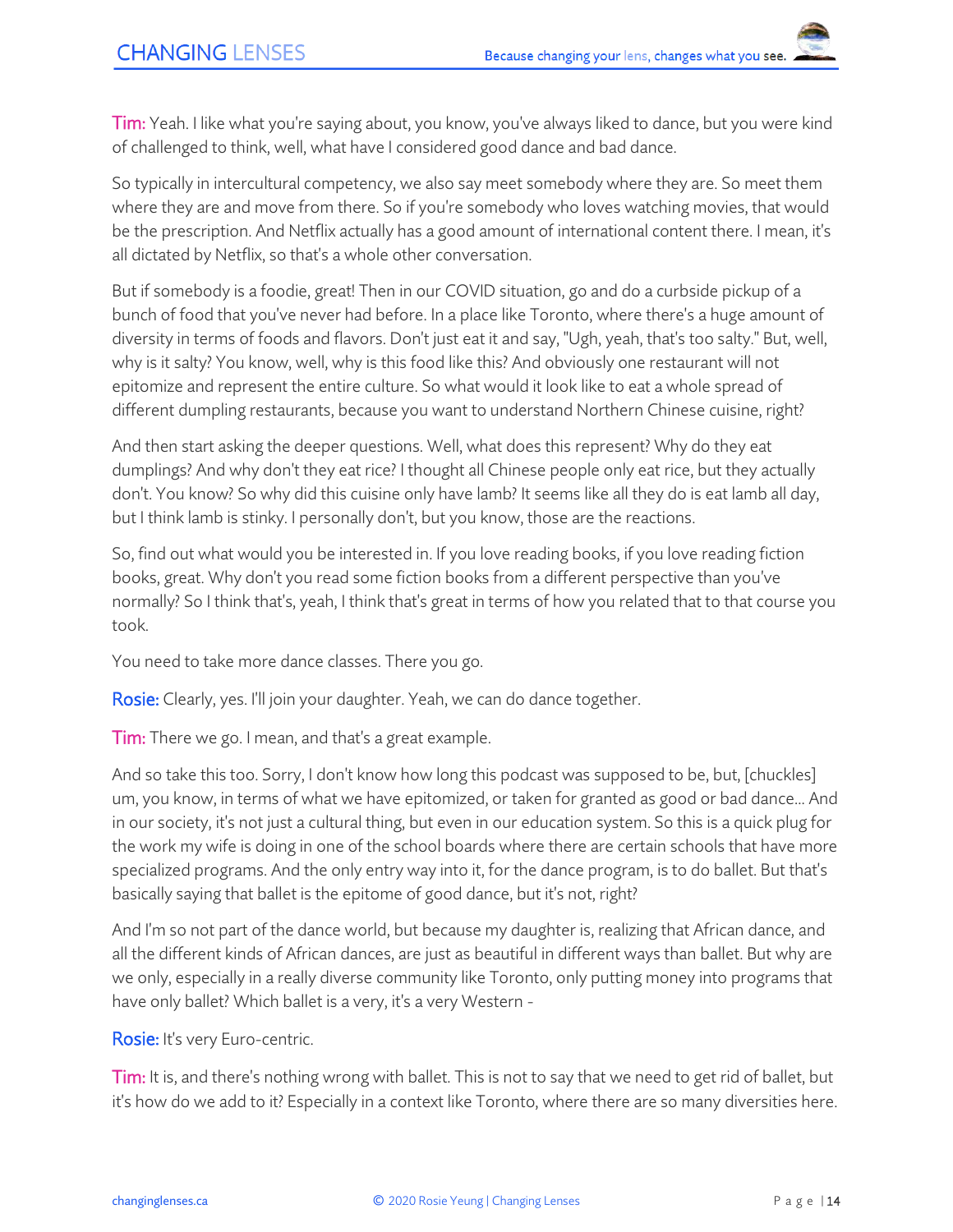So that becomes part of the conversation. And again, that conversation isn't to criticize or to throw out what's already being done, but how do we add to it? How do we add to those systemic things that start at a personal level?

Rosie: Awesome. Thank you, Tim. I think there are some really good ideas there. I think there's a lot of food for thought. I've got a lot to take back and reflect on. And I hope that, for you, who's been listening today too, that there's been some new ideas, or new ways of thinking that you can reflect on as well.

And Tim, I really appreciate you being so generous with your time, and you've got lots and lots of stuff on the go. So I really appreciate you coming here and being very open with us and sharing and educating really. You know, bringing some awareness to the reality of cultural differences in Canada and what we can do to start our own intercultural or cultural competency journey.

## Contacting Tim, and intercultural resources

So thank you very much for being here today. If people have questions for you or wanted to follow up, is there a way that they could get in touch with you or anything that you want to point us to in terms of resources?

Tim: Yeah, I mean the easiest way is - we do have a website, and the easiest way to get to it is TIMcentre.com. T-R-E, not T-E-R, for some people who -

Rosie: Oh, Canadian centre, not U.S. center.

Tim: Yes, Canadian centre. So TIMcentre.com. And that site will lead you to a number of different resources that we have, whether it be courses, training, we do intercultural assessment as well. But I'd say, you know, another website that I may point people to is ureachtoronto.ca.

So "u", as in, just the letter U. And then reach. So U-R-E-A-C-H toronto.ca. And on there is not just some research, but just some information about the different diversities in ethnocultural diversities in Toronto. And you can look up by people group or by region. So we have different maps, different resources there. And different things that we have going on. So those would be some quick, easy places for people to go.

Rosie: Awesome, thanks. Is there something for people not in Toronto? So, I mean, TIM Centre - Tyndale is a university that's in Canada, so it's not just for Toronto students. So if you're not from Toronto, that would be the best place to go to? Or, any other suggestions?

So UReachToronto, we are hoping to expand that to become part of a website that's already there, UReachCanada.ca. And that isn't to say that we're - so we're part of that as well. But the hope with that is that we can expand this conversation across Canada. And this kind of conversation is already happening, but how do we unite more of our voices? Kind of like, you know, podcasts, uniting things in Canada, right? So our website and that network of leaders are trying to gather together across Canada to say, Hey, how can we work together more to be collaborative about these different conversations?